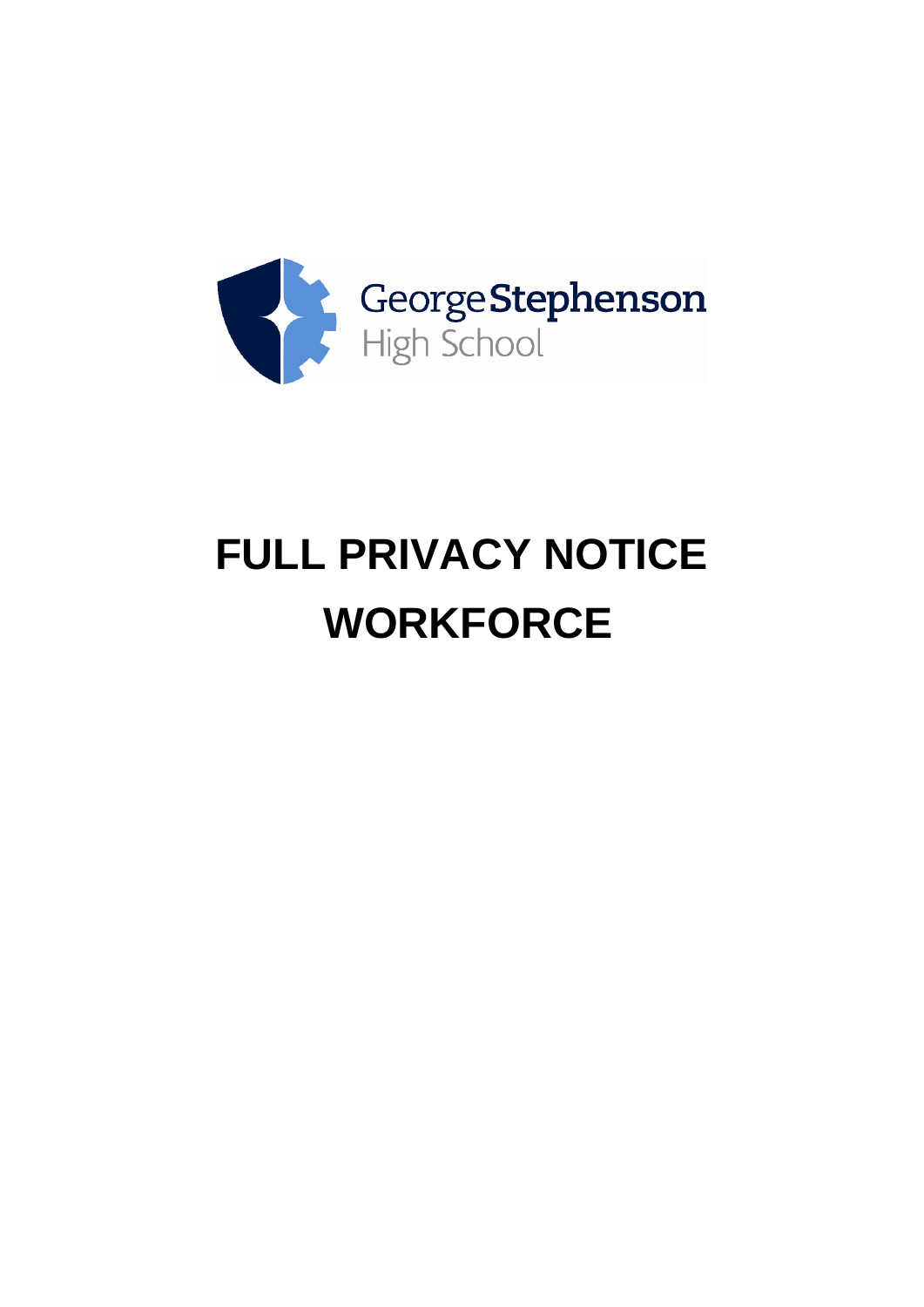# **Privacy Notice (How we use school workforce information)**

We collect and use personal information under lawful basis for collecting and using employee information for general purposes and in line with "Article 6" and "Article 9"of the General Data Protection Regulation (GDPR).

#### **The categories of school workforce information that we collect, process, hold and share include:**

- personal information (such as name, employee or teacher number, national insurance number)
- special categories of data including characteristics information such as gender, age, ethnic group
- contract information (such as start dates, hours worked, post, roles and salary information)
- work absence information (such as number of absences and reasons)
- qualifications (and, where relevant, subjects taught)

For details of what we collect, hold and share, please visit the Information Commissioner's Office (ICO) Data Protection Register on<https://ico.org.uk/esdwebpages/search> and enter the school registration number Z5573762. <https://ico.org.uk/ESDWebPages/Entry/Z5573762>

#### **Why we collect and use this information**

We use school workforce data to:

- enable the development of a comprehensive picture of the workforce and how it is deployed
- inform the development of recruitment and retention policies
- enable individuals to be paid

## **The lawful basis on which we process this information**

We process this information under Education Act 1996, and the General Data Protection Act Article 6, and Article 9 where data processed is special category data of the General Data Protection Regulation (GDPR).

*Article 6 (GDPR) condition: Processing is necessary for compliance with a legal obligation to which the data controller is subject.*

*Article 9 (GDPR) condition: For substantial public interest on legal basis.*

## **Collecting this information**

Whilst the majority of information you provide to us is mandatory, some of it is provided to us on a voluntary basis. In order to comply with data protection legislation, we will inform you whether you are required to provide certain school workforce information to us or if you have a choice in this.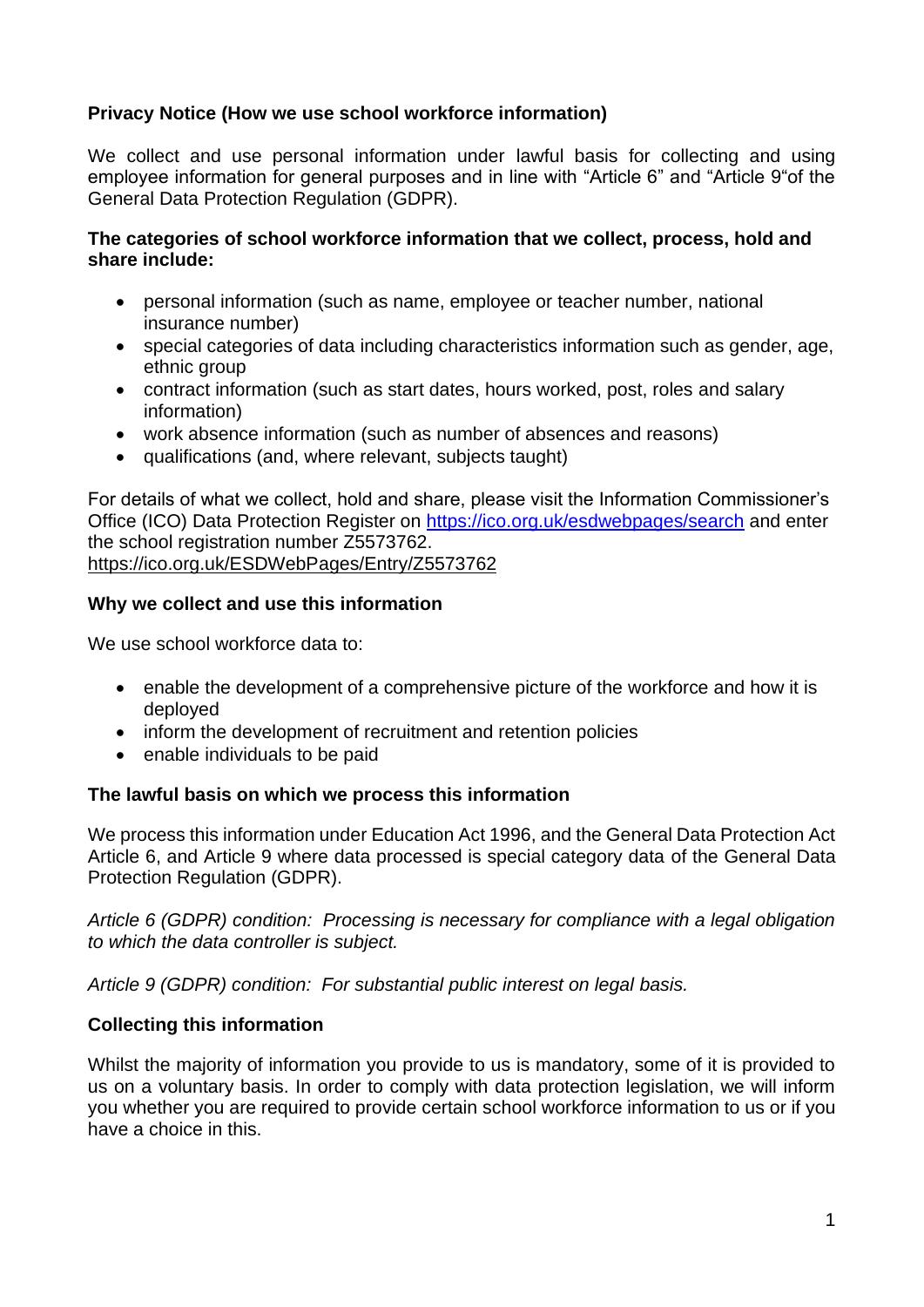# **Storing this information**

We hold school workforce data for one year.

## **Who we share this information with**

We routinely share this information with:

- our local authority
- the Department for Education (DfE)

## **Why we share school workforce information**

We do not share information about workforce members with anyone without consent unless the law and our policies allow us to do so.

## **Local authority**

We are required to share information about our workforce members with our local authority (LA) under section 5 of the Education (Supply of Information about the School Workforce) (England) Regulations 2007 and amendments.

## **Department for Education (DfE)**

We share personal data with the Department for Education (DfE) on a statutory basis. This data sharing underpins workforce policy monitoring, evaluation, and links to school funding / expenditure and the assessment educational attainment.

We are required to share information about our school employees with our local authority (LA) and the Department for Education (DfE) under section 5 of the Education (Supply of Information about the School Workforce) (England) Regulations 2007 and amendments.

## **Data collection requirements**

The DfE collects and processes personal data relating to those employed by schools (including Multi Academy Trusts) and local authorities that work in state funded schools (including all maintained schools, all academies and free schools and all special schools including Pupil Referral Units and Alternative Provision). All state funded schools are required to make a census submission because it is a statutory return under sections 113 and 114 of the Education Act 2005

To find out more about the data collection requirements placed on us by the Department for Education including the data that we share with them, go to [https://www.gov.uk/education/data-collection-and-censuses-for-schools.](https://www.gov.uk/education/data-collection-and-censuses-for-schools)

The department may share information about school employees with third parties who promote the education or well-being of children or the effective deployment of school staff in England by:

- conducting research or analysis
- producing statistics
- providing information, advice or guidance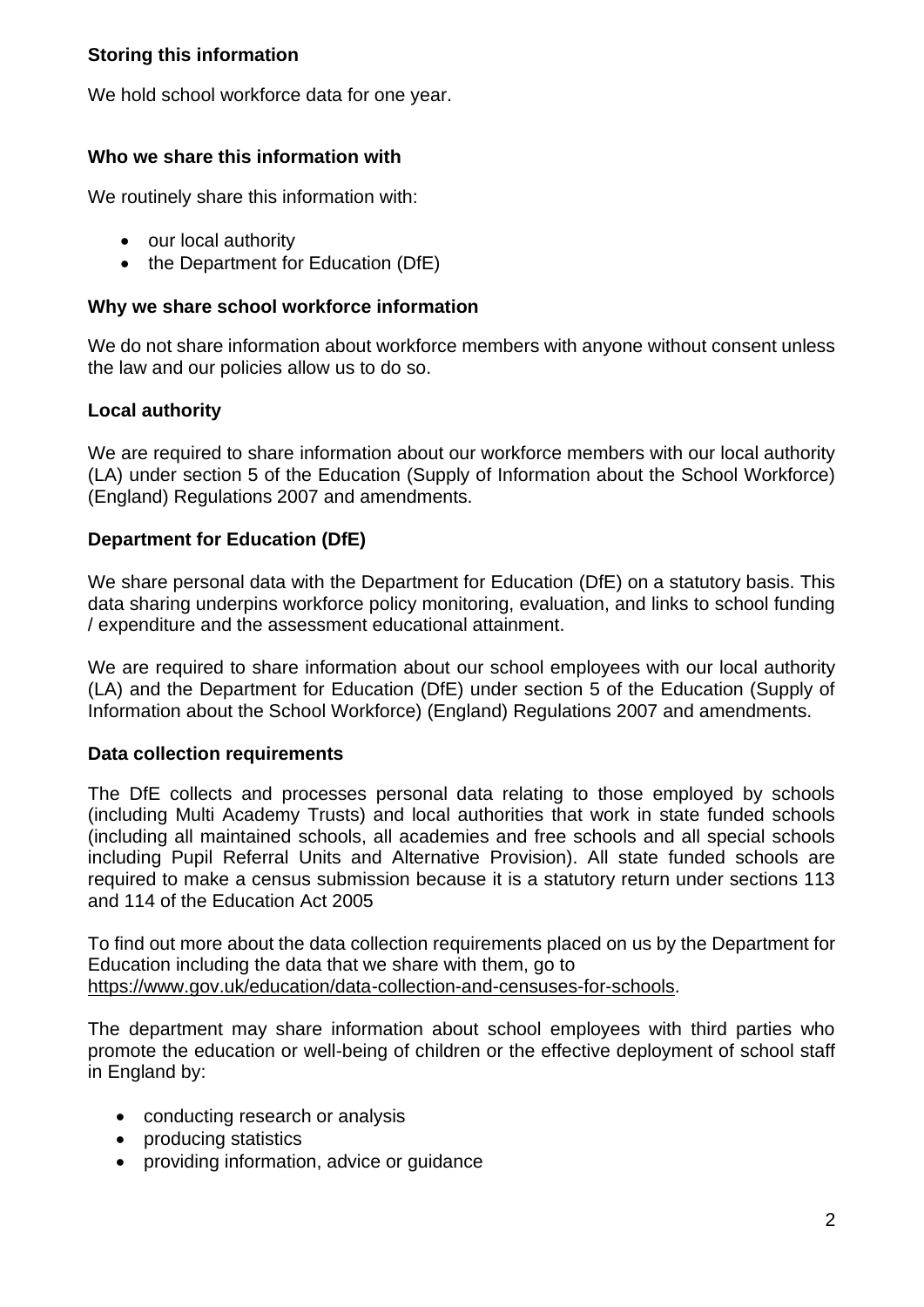The department has robust processes in place to ensure that the confidentiality of personal data is maintained and there are stringent controls in place regarding access to it and its use. Decisions on whether DfE releases personal data to third parties are subject to a strict approval process and based on a detailed assessment of:

- who is requesting the data
- the purpose for which it is required
- the level and sensitivity of data requested; and
- the arrangements in place to securely store and handle the data

To be granted access to school workforce information, organisations must comply with its strict terms and conditions covering the confidentiality and handling of the data, security arrangements and retention and use of the data.

For more information about the department's data sharing process, please visit: <https://www.gov.uk/data-protection-how-we-collect-and-share-research-data>

To contact the department:<https://www.gov.uk/contact-dfe>

#### **Requesting access to your personal data**

Under data protection legislation, you have the right to request access to the information that we hold about you (Subject Access Request). If you would like exercise the above rights or request a copy of some or all of your personal information, please email us at; [enquiries@gshs.org.uk](mailto:enquiries@gshs.org.uk) or write to us at; **George Stephenson High School, Southgate, Killingworth, Newcastle upon Tyne NE12 6SA.**

You also have the right to:

- object to processing of personal data that is likely to cause, or is causing, damage or distress
- prevent processing for the purpose of direct marketing
- object to decisions being taken by automated means
- in certain circumstances, have inaccurate personal data rectified, blocked, erased or destroyed; and
- claim compensation for damages caused by a breach of the Data Protection regulations

If you are unhappy with the use of your information please contact the Data Protection Officer at:

Data Protection Officer: Judicium Consulting Limited 72 Cannon Street, London, EC4N 6AE Email: [dataservices@judicium.com](mailto:dataservices@judicium.com) Web: [www.judiciumeducation.co.uk](http://www.judiciumeducation.co.uk/) Telephone: 0203 326 9174

You have the right to complain to the Information Commissioners Office if you are unhappy with the way we process your data. Details can be found [here.](https://ico.org.uk/for-organisations/guide-to-data-protection/privacy-notices-transparency-and-control/)